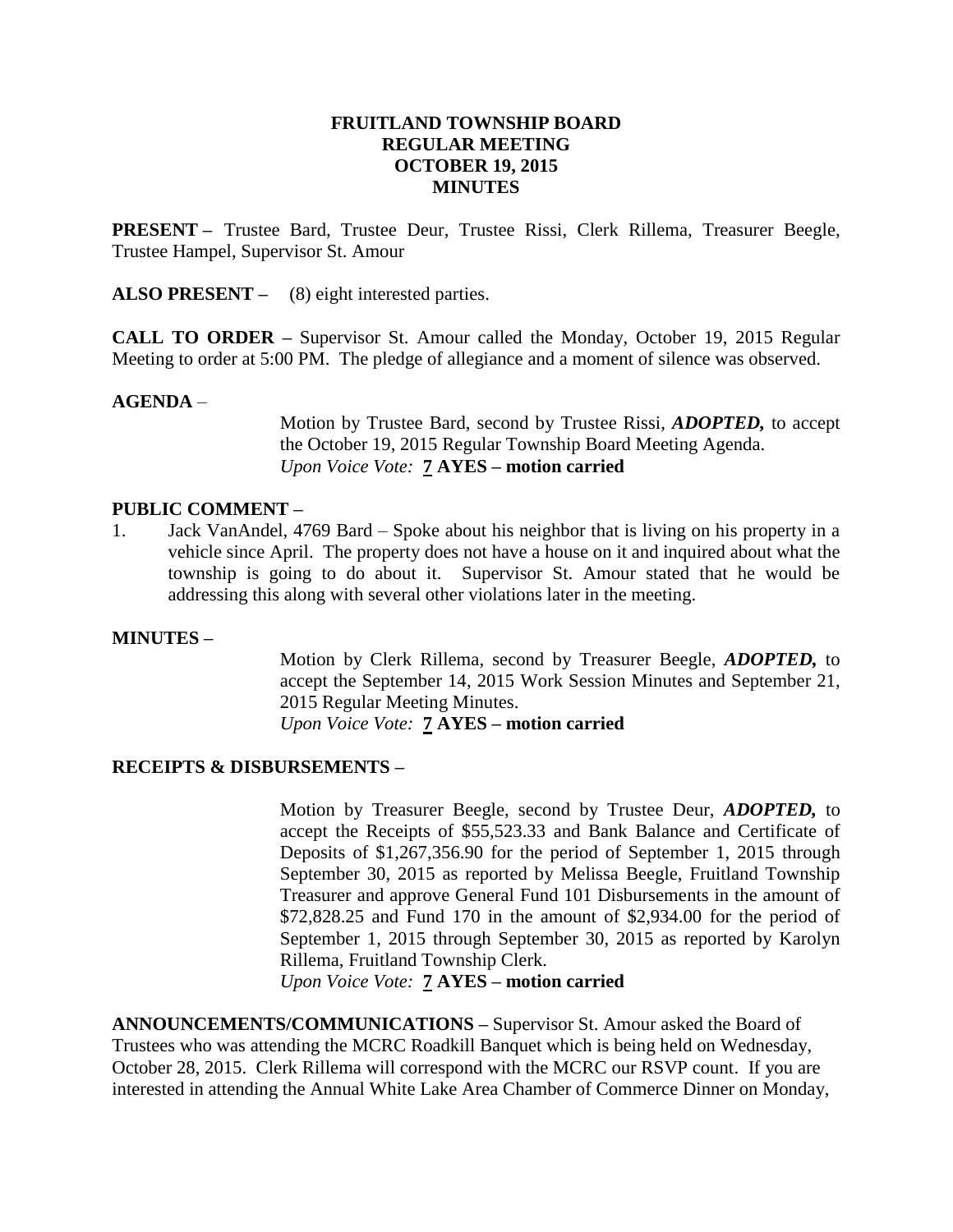## FRUITLAND TOWNSHIP OCTOBER 19, 2015 REGULAR MEETING MINUTES

October 26, 2015, please RSVP direct to them. Volunteers Noel & Amy Harrington of the White River Light Station Friends group are interested in sprucing up the grounds around the Museum. They will keep Supervisor St. Amour abreast of activities and plans going forward. The WATCHMUSKEGON image improvement plan for Muskegon County is well underway. Information regarding areas that community members can participate is available in the Clerk's office. Supervisor St. Amour updated the Board of Trustees on the Michigan's Adventure (Cedar Fair) wastewater talks between Dalton Township and Michigan's Adventure (Cedar Fair). A proposal is under consideration at this time. Supervisor St. Amour polled the Trustees regarding closing the Sustainability Center again this winter (December, January, February) on Wednesdays. The Board supports the closing on Wednesdays for those three months. Supervisor St. Amour stated that he spoke to Consumers Energy regarding the request for a street light at the corner of Hyde Park & Tyler Roads due to a Reeths Puffer bus stop that is dark in the mornings. An engineer would need to evaluate placement of the streetlight. Being that it is a divided road with Dalton Township, the board tasked Supervisor St. Amour to have the engineer investigate which township it would be placed. The health, safety and welfare of the community is a factor in the potential placement of this streetlight. Supervisor St. Amour shared a background and FAQ sheet regarding the Reeths Puffer School 2015-16 Debt Millage increase which is an election proposal on this November's ballot. There will be a forum on single-use plastic bags whether they should be banned at the White Lake Community Library on Wednesday, October 21, 2015 from 6:30 PM – 8:00 PM. All are encouraged to attend. Supervisor St. Amour stated that there are approximately five ordinance violation properties in the township that require assistance from Attorney Even as they have been problematic for some time now. He will be meeting with Attorney Even to start the process of court hearings.

# **COMMITTEE/BOARD UPDATES –**

• Planning Commission – Trustee Deur reminded the Board of Trustees that the draft Master Plan along with a Planning Commissioner partner was assigned to review the plan. The Lakeside Inn sub-committee has been working on special land use language with Planner Tim Johnson and Attorney Even. It is nearing finalization for the Planning Commissioner to review.

#### **OLD BUSINESS –**

- 1. Zellar Road Project (Proposed Special Assessment) Supervisor St. Amour has drafted a letter to the residents affected by the proposed special assessment but would like the Board of Trustees to review via email before it is mailed. He will email within the next day or two with hopes to have it mailed by the end of the week. Supervisor St. Amour will secure a meeting date with the MCRC for the information meeting and encouraged the Board of Trustees to attend as well.
- 2. Lamos Road End Supervisor St. Amour stated that Attorney Even has advised the Board that MCRC owns the west 33 feet. Because of the concern that it could become not open to the public and the unknown parameters of the Partridge Drain proposed assessment. Clerk Rillema inquired if a road agreement similar to what is utilized each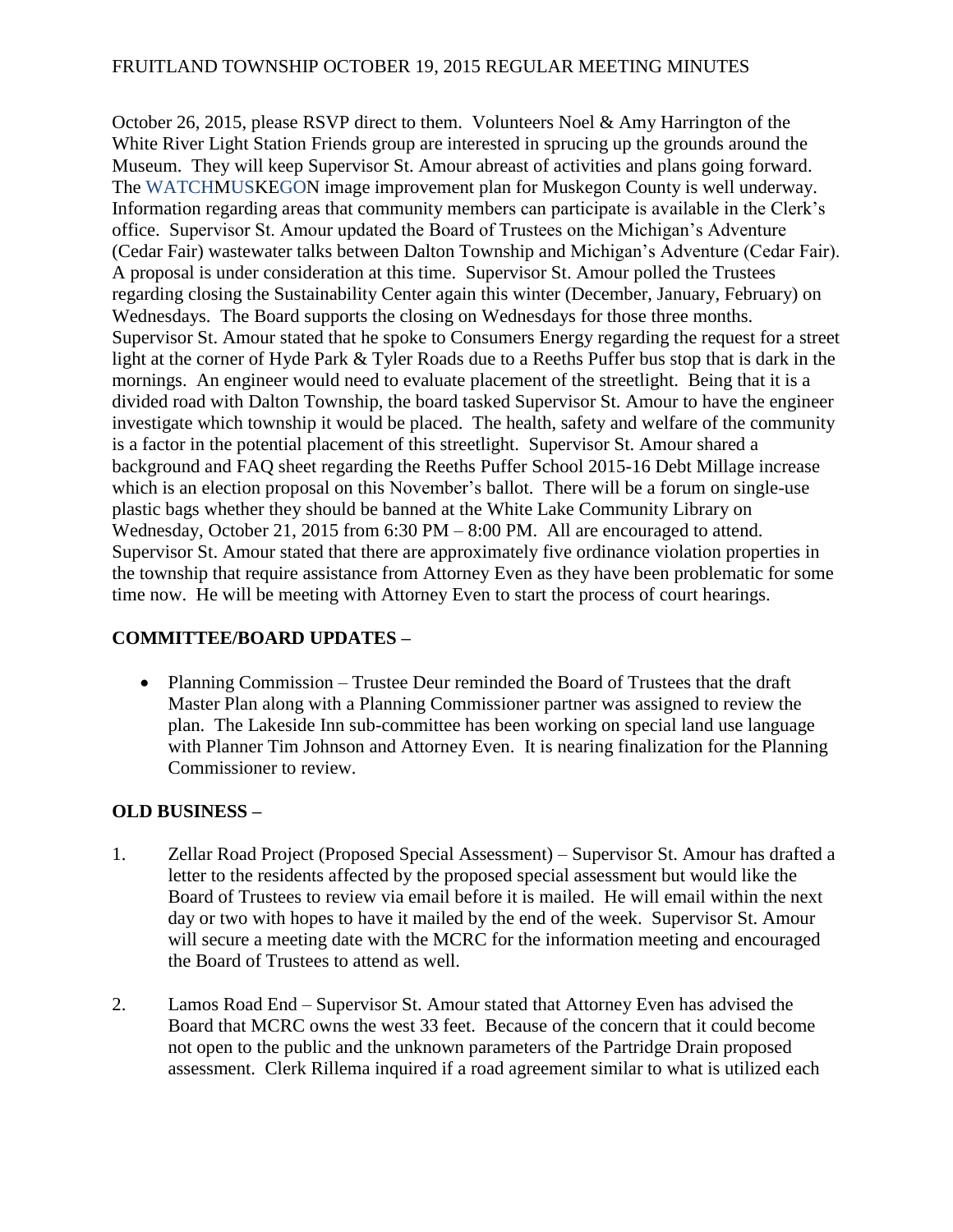year for Scenic Drive and Nestrom Road would suffice. Attorney Even will be consulted and discussion at the November work session will occur.

- 3. R & M Contract Supervisor St. Amour stated that Attorney Even is in the process of drafting such document. It will be reviewed at the November work session.
- 4. Muskegon Township Litigation (Water Policy) Supervisor St. Amour stated that Attorney Even advised him not to sign anything but attend the scheduled mediation on October 28<sup>th</sup>. Supervisor St. Amour asked if anyone else was available to attend but no one was.
- 5. No Wake Buoy Liability Supervisor St. Amour got a response from our insurance carrier stating that we have minimal exposure and are covered for placing the buoys on White Lake. Clerk Rillema asked if the White Lake Association (WLA) needed a letter from us stating this information, but Trustee Deur who serves on the WLA Board stated that they are awaiting responses from the other municipalities and would encourage the WLA board to write a letter to all four municipalities outlining the responsibilities.

### **NEW BUSINESS -**

 $1<sup>2</sup>$  $2<sup>nd</sup>$  Otr 2015-16 Budget Amendments –

> Motion by Clerk Rillema, second by Trustee Deur, *ADOPTED,* to authorize Clerk Rillema to make the 2nd quarter 2015-16 Budget Amendments as presented. *Upon Voice Vote:* **7 AYES – motion carried**

- 2. Fire Station #2 Potential Sale Supervisor St. Amour received a request from the White Lake Fire Authority to purchase Station #2 on Duck Lake Road along with acreage to the west. Supervisor St. Amour pulled his prior paperwork and the acreage was thought originally to be around 8 acres but it is 2 acres. Assessor Bowen provided paperwork showing the assessed value of the building and 2 acres to be around \$87,000.00. Conversation amongst the Board of Trustees tasked Supervisor St. Amour to gain quotes for removing trees on the east side of the maintenance building, a new drive/parking lot and access to the back property to have as a starting price for the potential sale. A new drive and access would be necessary as it is currently on the west side of the Fire Station. Clerk Rillema inquired if any monies could be appropriated to the Parks and Recreation Commission as they will be losing Duck Lake Road Park. More discussion will take place at the November work session.
- 3. Loeks Boundary Adjustment –

Motion by Clerk Rillema, second by Deur, *ADOPTED,* to accept Zoning Administrator Jensen's recommendation for the boundary adjustment for parcel numbers 61-06-142-000-0015-10 & 61-06-142-000-0015-20. *Upon Voice Vote:* **7 AYES – motion carried**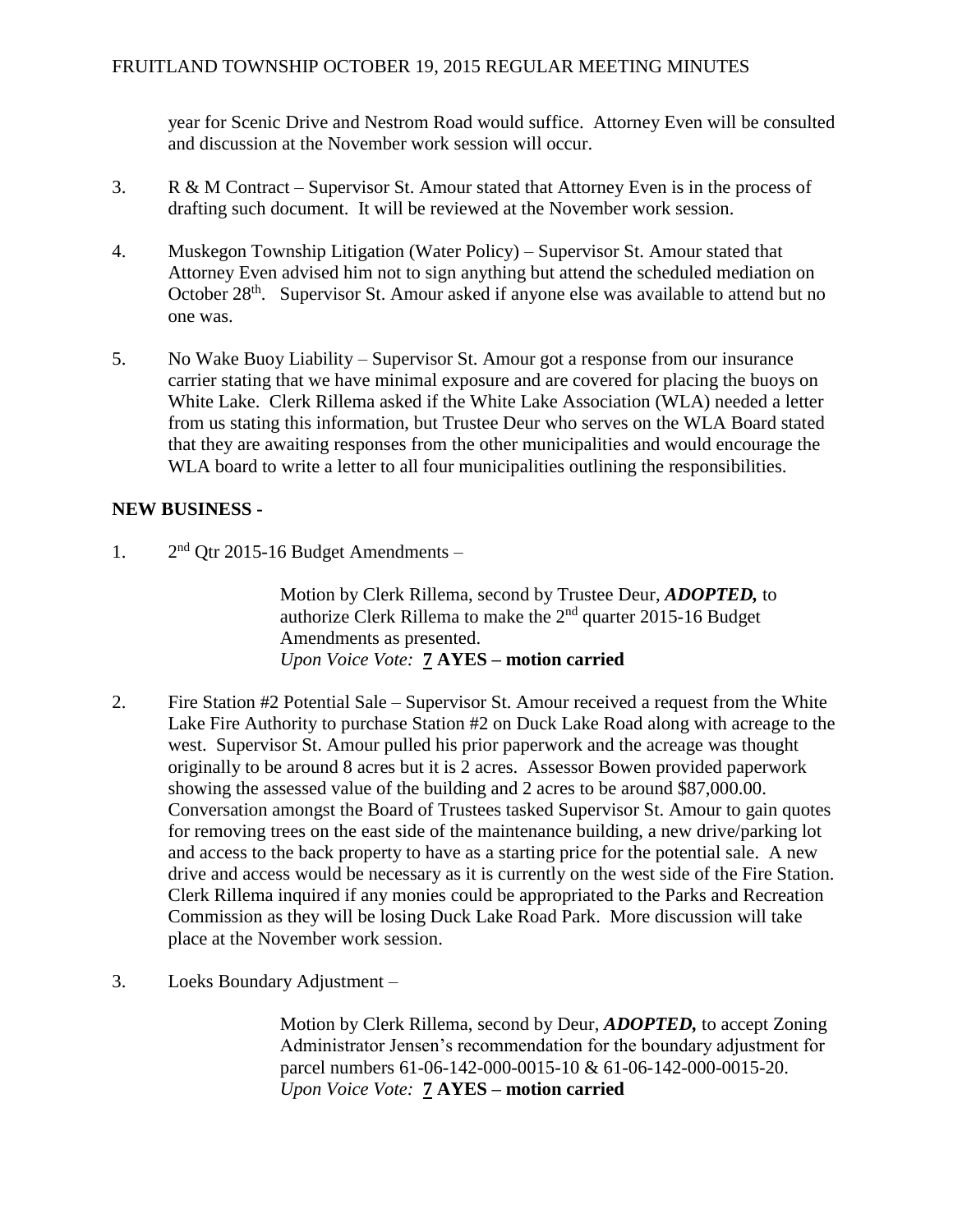#### FRUITLAND TOWNSHIP OCTOBER 19, 2015 REGULAR MEETING MINUTES

#### 4. Amend Policies & Procedures –

Motion by Clerk Rillema, second by Supervisor St. Amour, *ADOPTED,*  to amend the Policies and Procedures by adding the Assessing Department policy (Exhibit G) for public inspection and/or copying of Assessing Department records upon review of Attorney Even. *Upon Voice Vote:* **7 AYES – motion carried**

5. 5-Township 2015-16 Scrap Tire Clean-Up Grant –

#### **FRUITLAND TOWNSHIP RESOLUTION 2015-22 5-TOWNSHIP 2015-16 SCRAP TIRE CLEAN-UP GRANT PROPOSAL**

*WHEREAS*, scrap tires have a blighting influence and pose a public health hazard from mosquito-transmitted diseases, and;

*WHEREAS*, blight negatively affects property values and the aesthetic quality of our recreation areas, and;

*WHEREAS,* the Michigan Department of Environmental Quality has a Scrap Tire Clean-up Grant Program to address the proper disposal and reuse of scrap tires, and;

*WHEREAS,* Fruitland Township desires to cooperate with neighboring communities to access resources provided by the state in the most efficient manner;

*NOW, THEREFORE, BE IT RESOLVED*, that the Fruitland Township Board supports a grant submittal to the Michigan Department of Environmental Quality's Scrap Tire Clean-up Grant on behalf of Laketon, Muskegon, Dalton, Blue Lake and Fruitland Townships, and;

*BE IT FURTHER RESOLVED,* that it is understood that Laketon Township commits to apply for the grant on behalf of Laketon, Dalton, Muskegon, Blue Lake and Fruitland Townships and administer the grant for all five communities.

Motion by Supervisor St. Amour, second by Trustee Hampel, *ADOPTED,* Resolution 2015-22 to apply for the 5-Township 2015-16 Scrap Tire Clean-Up Grant.

Upon a roll call vote, the members voted as follows:

**"AYE"**: Trustee Bard, Trustee Deur, Trustee Rissi, Clerk Rillema, Trustee Hampel, Treasurer Beegle, Supervisor St. Amour **"NAY"**: None

**"ABSENT"**: None

*BE IT RESOLVED THAT*, Resolution 2015-22, 5-Township 2015-16 Scrap Tire Clean-up Grant Program was *ADOPTED* at the October 19, 2015 Regular Meeting of the Township of Fruitland.

Karolyn Rillema Township Clerk

6. Board Comments – Trustee Deur stated that he furnished Treasurer Beegle with the Connect Michigan information to be sent with the December tax bill which would poll residents on broadband coverage. He tasked the Supervisor and Clerk to review as a few minor corrections are necessary before printing. Clerk Rillema reminded the Board of Trustees and audience members of the upcoming November 3 election.

#### **ADJOURNMENT –**

Motion by Trustee Bard, second by Trustee Rissi, *ADOPTED,* to adjourn the October 19, 2015 Regular Meeting of the Township of Fruitland at 5:47 PM.

*Upon Voice Vote:* **7 AYES – motion carried**